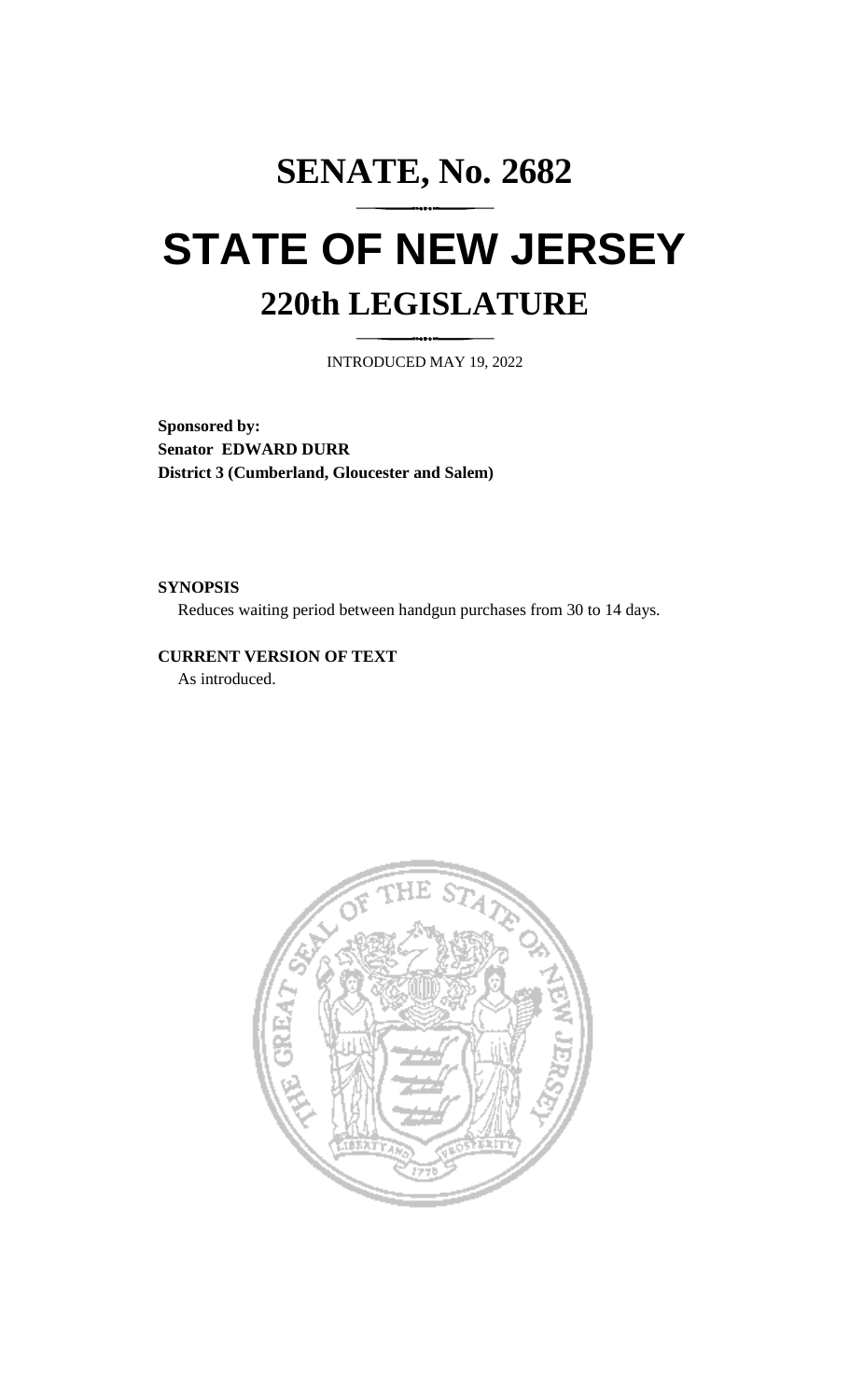**AN ACT** concerning handgun sales and purchases and amending various parts of the statutory law.

 **BE IT ENACTED** *by the Senate and General Assembly of the State of New Jersey:*

7 1. N.J.S.2C:39-10 is amended to read as follows:

 2C:39-10. Violation of the regulatory provisions relating to firearms; false representation in applications.

 a. (1) Except as otherwise provided in paragraph (2) and paragraph (4) of this subsection, any person who knowingly violates the regulatory provisions relating to manufacturing or wholesaling of firearms N.J.S.2C:58-1, retailing of firearms N.J.S.2C:58-2, 14 permits to purchase certain firearms N.J.S.2C:58-3, permits to carry certain firearms N.J.S.2C:58-4, licenses to procure machine guns or assault firearms N.J.S.2C:58-5, or incendiary or tracer ammunition N.J.S.2C:58-10, except acts which are punishable under section N.J.S.2C:58-5 or section N.J.S.2C:58-2, is guilty of a crime of the fourth degree.

 (2) A licensed dealer who knowingly violates the provisions of subparagraph (d) of paragraph (5) of subsection a. of N.J.S.2C:58-2 is a disorderly person.

 (3) If, upon review, a law enforcement agency determines that a licensed dealer has sold, transferred, assigned, or otherwise disposed of an inordinate number of firearms and that licensed dealer knew, or should have known, that the firearms would be used in the commission of a crime or would be transferred to a person in order for the firearms to be used for an unlawful purpose, that dealer's license shall, after a hearing, be permanently revoked.

 (4) A licensed dealer who sells or transfers a firearm to a person knowing that person intends to sell, transfer, assign, or otherwise dispose of that firearm to a person who is disqualified from possessing a firearm under State or federal law is guilty of a crime of the second degree. Notwithstanding any other provisions of law to the contrary, the sentence imposed for a conviction under this subsection shall include a mandatory minimum term of imprisonment of 18 months, during which the defendant shall be ineligible for parole; provided however, if the firearm was used in the commission of a crime, the sentence imposed under this subsection shall include a mandatory minimum term of imprisonment of three years, during which the defendant shall be ineligible for parole. Further, a person convicted under this subsection shall be permanently disqualified from holding a retail license under N.J.S.2C:58-2.

**EXPLANATION – Matter enclosed in bold-faced brackets [thus] in the above bill is not enacted and is intended to be omitted in the law.**

**Matter underlined thus is new matter.**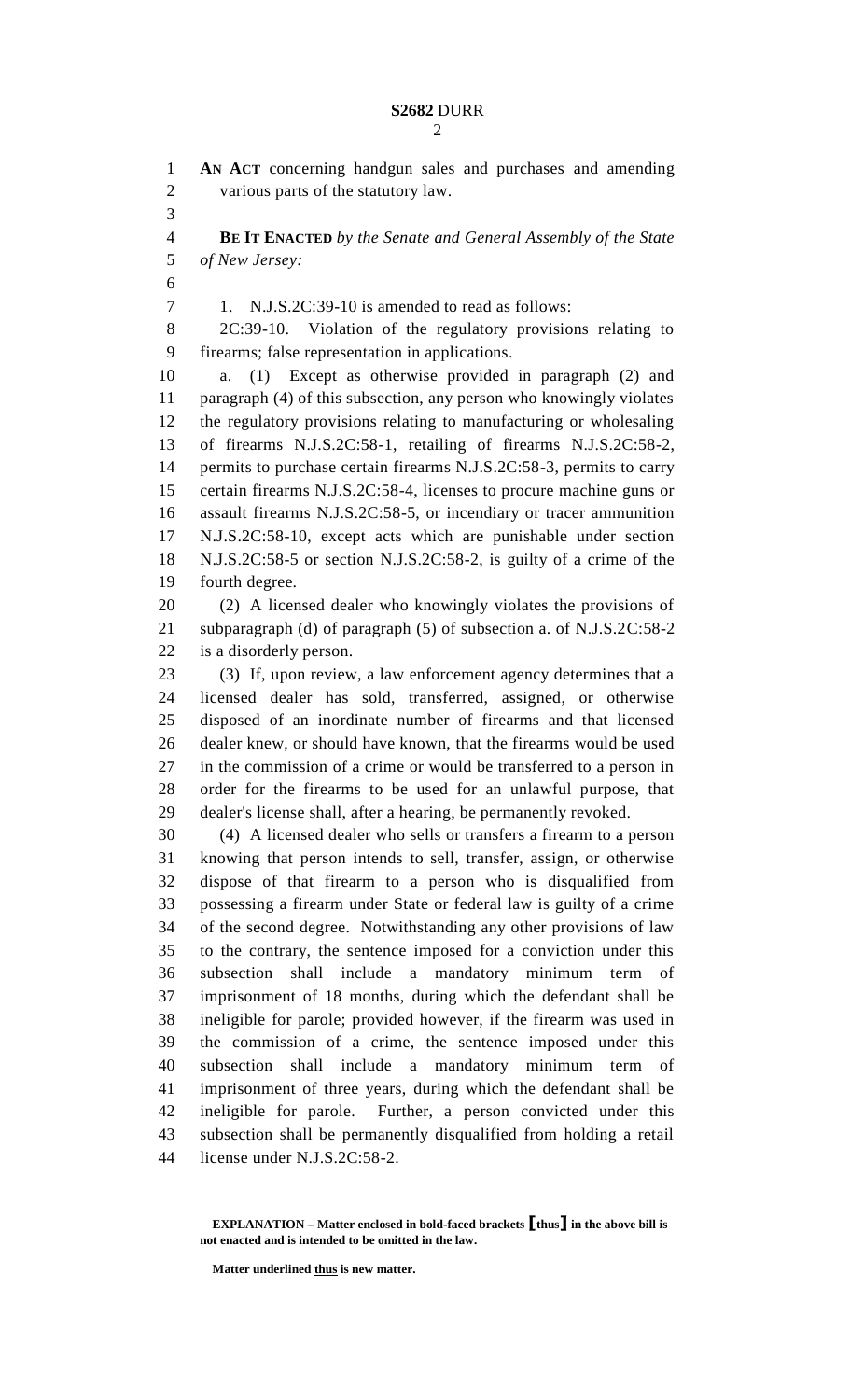(5) A person who is disqualified from possessing a firearm under State or federal law who knowingly solicits, persuades, encourages, or entices a licensed dealer or other person to sell, give, transfer, or assign a firearm to the disqualified person under circumstances which the disqualified person knows would violate State or federal law is guilty of a crime of the third degree. Notwithstanding the provisions of N.J.S.2C:1-8 or any other law, a conviction under this subsection shall not merge with a conviction for any other criminal offense and the court shall impose separate sentences upon a violation of this subsection and any other criminal offense.

 b. Any person who knowingly violates the regulatory provisions relating to notifying the authorities of possessing certain items of explosives N.J.S.2C:58-7, or of certain wounds N.J.S.2C:58-8 is a disorderly person.

 c. Any person who gives or causes to be given any false information, or signs a fictitious name or address, in applying for a firearms purchaser identification card, a permit to purchase a handgun, a permit to carry a handgun, a permit to possess a machine gun, a permit to possess an assault firearm, or in completing the certificate or any other instrument required by law in purchasing or otherwise acquiring delivery of any rifle, shotgun, handgun, machine gun, or assault firearm or any other firearm, is guilty of a crime of the third degree.

 d. Any person who gives or causes to be given any false information in registering an assault firearm pursuant to section 11 of P.L.1990, c.32 (C.2C:58-12) or in certifying that an assault firearm was rendered inoperable pursuant to section 12 of P.L.1990, c.32 (C.2C:58-13) commits a crime of the fourth degree.

 e. Any person who knowingly sells, gives, transfers, assigns or otherwise disposes of a firearm to a person who is under the age of 18 years, except as permitted in section 14 of P.L.1979, c.179 (C.2C:58-6.1), is guilty of a crime of the second degree. Notwithstanding any other provision of law to the contrary, the sentence imposed for a conviction under this subsection shall include a mandatory minimum five-year term of imprisonment, during which the defendant shall be ineligible for parole.

 f. Unless the recipient is authorized to possess the handgun in connection with the performance of official duties under the provisions of N.J.S.2C:39-6, any person who knowingly sells, gives, transfers, assigns or otherwise disposes of a handgun to a person who is under the age of 21 years, except as permitted in section 14 of P.L.1979, c.179 (C.2C:58-6.1), is guilty of a crime of the third degree.

 g. Any person who knowingly gives or causes to be given any false information or knowingly engages in any other fraudulent conduct in applying for an exemption to purchase more than one handgun in a **[**30-day**]** 14-day period in violation of the provisions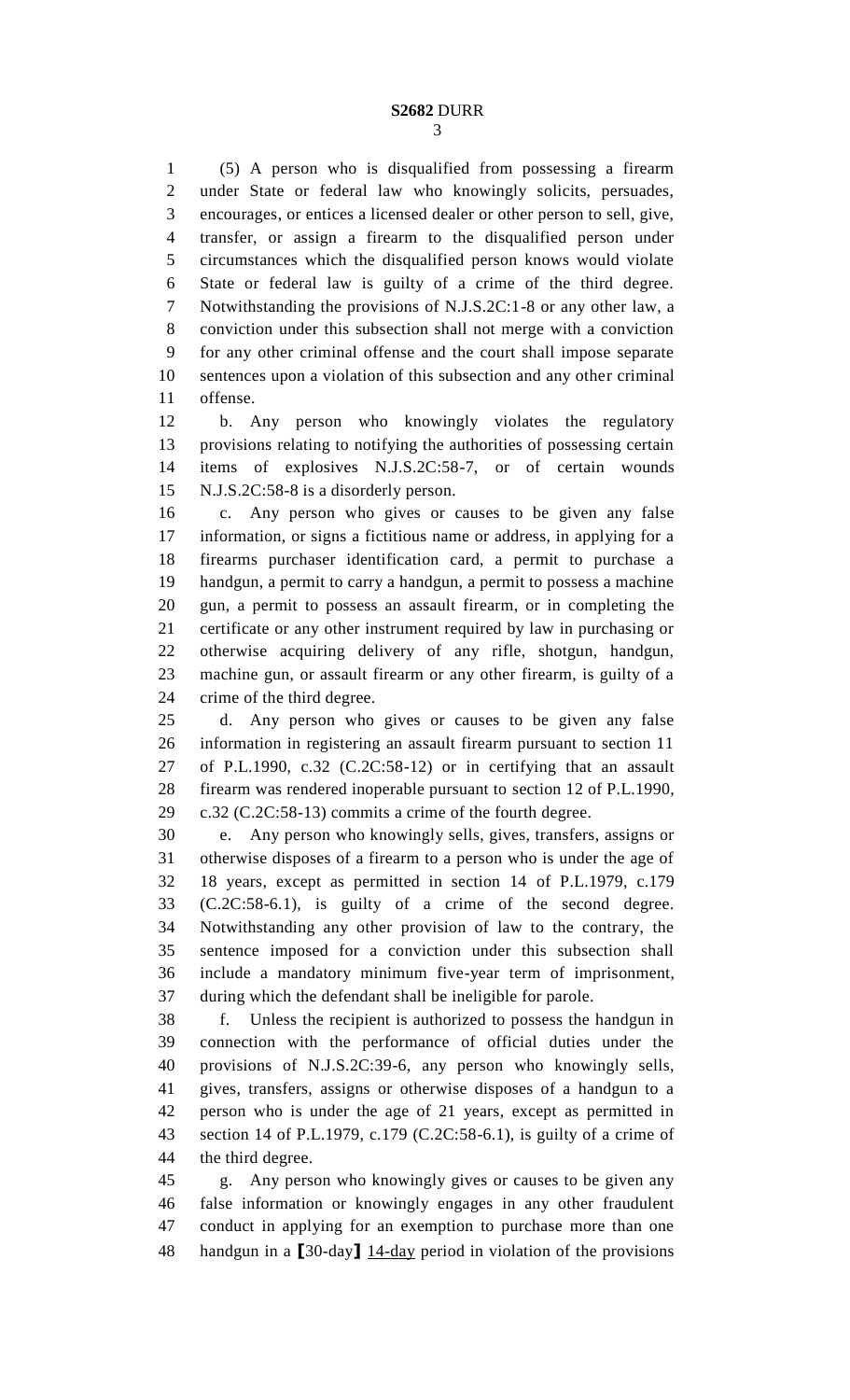of section 4 of P.L.2009, c.186 (C.2C:58-3.4) shall be guilty of a crime of the third degree. The presumption of nonimprisonment set forth in N.J.S.2C:44-1 shall not apply to persons convicted under the provisions of this subsection.

- (cf: P.L.2019, c.166, s.1)
- 

2. N.J.S.2C:58-2 is amended to read as follows:

 2C:58-2. a. Licensing of retail dealers and their employees. No retail dealer of firearms nor any employee of a retail dealer shall sell or expose for sale, or possess with the intent of selling, any firearm unless licensed to do so as hereinafter provided. The superintendent shall prescribe standards and qualifications for retail dealers of firearms and their employees for the protection of the public safety, health and welfare.

 Applications shall be made in the form prescribed by the superintendent, accompanied by a fee of \$50 payable to the superintendent, and shall be made to a judge of the Superior Court in the county where the applicant maintains his place of business. The judge shall grant a license to an applicant if he finds that the applicant meets the standards and qualifications established by the superintendent and that the applicant can be permitted to engage in business as a retail dealer of firearms or employee thereof without any danger to the public safety, health and welfare. Each license shall be valid for a period of three years from the date of issuance, and shall authorize the holder to sell firearms at retail in a specified municipality.

 In addition, every retail dealer shall pay a fee of \$5 for each employee actively engaged in the sale or purchase of firearms. The superintendent shall issue a license for each employee for whom said fee has been paid, which license shall be valid for so long as the employee remains in the employ of said retail dealer.

 No license shall be granted to any retail dealer under the age of 21 years or to any employee of a retail dealer under the age of 18 or to any person who could not qualify to obtain a permit to purchase a handgun or a firearms purchaser identification card, or to any corporation, partnership or other business organization in which the actual or equitable controlling interest is held or possessed by such an ineligible person.

 All licenses shall be granted subject to the following conditions, for breach of any of which the license shall be subject to revocation on the application of any law enforcement officer and after notice and hearing by the issuing court:

 (1) The business shall be carried on only in the building or buildings designated in the license, provided that repairs may be made by the dealer or his employees outside of such premises.

 (2) The license or a copy certified by the issuing authority shall be displayed at all times in a conspicuous place on the business premises where it can be easily read.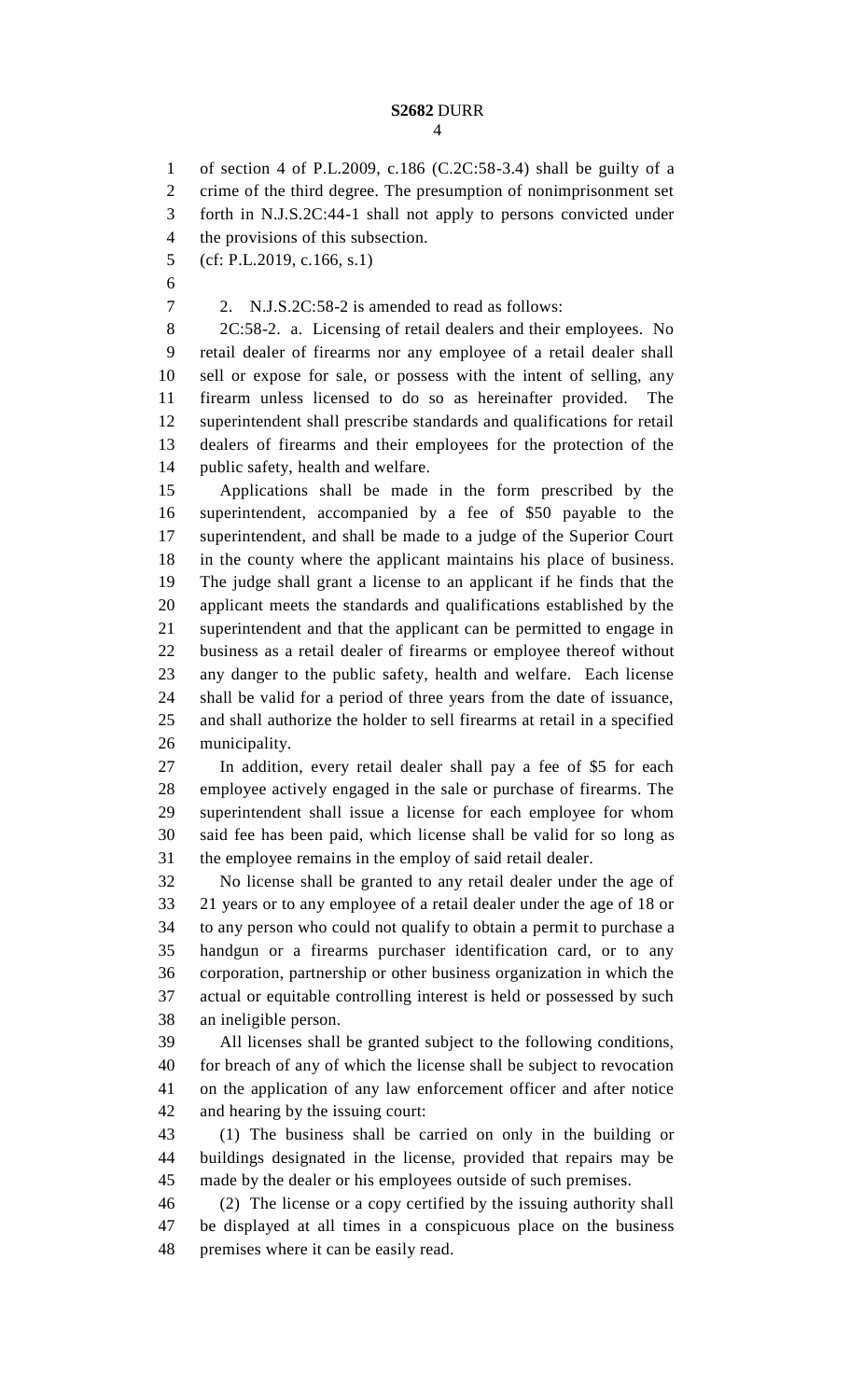(3) No firearm or imitation thereof shall be placed in any window or in any other part of the premises where it can be readily seen from the outside.

 (4) No rifle or shotgun, except antique rifles or shotguns, shall be delivered to any person unless such person possesses and exhibits a valid firearms purchaser identification card and furnishes the seller, on the form prescribed by the superintendent, a certification signed by him setting forth his name, permanent address, firearms purchaser identification card number and such other information as the superintendent may by rule or regulation require. The certification shall be retained by the dealer and shall be made available for inspection by any law enforcement officer at any reasonable time.

(5) No handgun shall be delivered to any person unless:

 (a) Such person possesses and exhibits a valid permit to purchase a firearm and at least seven days have elapsed since the date of application for the permit;

 (b) The person is personally known to the seller or presents evidence of his identity;

(c) The handgun is unloaded and securely wrapped;

 (d) The handgun is accompanied by a trigger lock or a locked case, gun box, container or other secure facility; provided, however, this provision shall not apply to antique handguns or personalized handguns included in the roster pursuant to section 2 of P.L.2019, c.164 (C.2C:58-2.8). The exemptions afforded under this subparagraph for antique handguns and personalized handguns shall be narrowly construed, limited solely to the requirements set forth herein and shall not be deemed to afford or authorize any other exemption from the regulatory provisions governing firearms set forth in chapter 39 and chapter 58 of Title 2C of the New Jersey Statutes; and

(e) (Deleted by amendment, P.L.2019, c.164)

 (6) The dealer shall keep a true record of every handgun sold, given or otherwise delivered or disposed of, in accordance with the provisions of subsections b. through e. of this section and the record shall note whether a trigger lock, locked case, gun box, container or other secure facility was delivered along with the handgun.

 (7) A dealer shall not knowingly deliver more than one handgun to any person within any **[**30-day**]** 14-day period. This limitation shall not apply to:

 (a) a federal, State, or local law enforcement officer or agency purchasing handguns for use by officers in the actual performance of their law enforcement duties;

 (b) a collector of handguns as curios or relics as defined in Title 18, United States Code, section 921 (a) (13) who has in his possession a valid Collector of Curios and Relics License issued by the federal Bureau of Alcohol, Tobacco, Firearms and Explosives;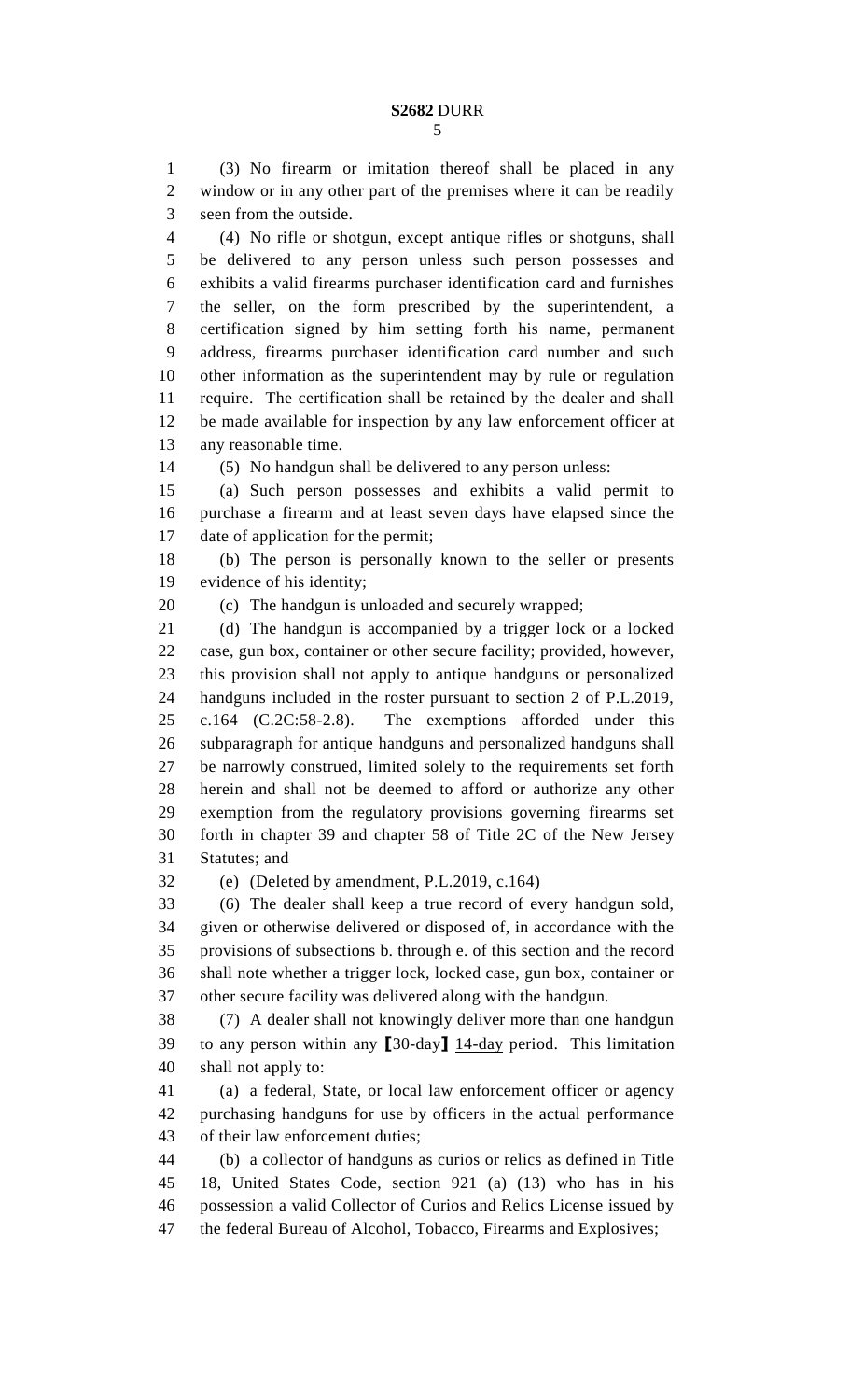(c) transfers of handguns among licensed retail dealers, registered wholesale dealers and registered manufacturers;

 (d) any transaction where the person has purchased a handgun from a licensed retail dealer and has returned that handgun to the dealer in exchange for another handgun within **[**30 days**]** 14 days of the original transaction, provided the retail dealer reports the exchange transaction to the superintendent; or

 (e) any transaction where the superintendent issues an exemption from the prohibition in this subsection pursuant to the provisions of section 4 of P.L.2009, c.186 (C.2C:58-3.4).

 b. Records. Every person engaged in the retail business of selling, leasing or otherwise transferring a handgun, as a retail dealer or otherwise, shall keep a register in which shall be entered the time of the sale, lease or other transfer, the date thereof, the name, age, date of birth, complexion, occupation, residence and a physical description including distinguishing physical characteristics, if any, of the purchaser, lessee or transferee, the name and permanent home address of the person making the sale, lease or transfer, the place of the transaction, and the make, model, manufacturer's number, caliber and other marks of identification on such handgun and such other information as the superintendent shall deem necessary for the proper enforcement of this chapter. The register shall be retained by the dealer and shall be made available at all reasonable hours for inspection by any law enforcement officer.

 c. Forms of register. The superintendent shall prepare the form of the register as described in subsection b. of this section and furnish the same in triplicate to each person licensed to be engaged in the business of selling, leasing or otherwise transferring firearms.

 d. Signatures in register. The purchaser, lessee or transferee of any handgun shall sign, and the dealer shall require him to sign his name to the register, in triplicate, and the person making the sale, lease or transfer shall affix his name, in triplicate, as a witness to the signature. The signatures shall constitute a representation of the accuracy of the information contained in the register.

 e. Copies of register entries; delivery to chief of police or county clerk. Within five days of the date of the sale, assignment or transfer, the dealer shall deliver or mail by certified mail, return receipt requested, legible copies of the register forms to the office of the chief of police of the municipality in which the purchaser resides, or to the office of the captain of the precinct of the municipality in which the purchaser resides, and to the superintendent. If hand delivered a receipt shall be given to the dealer therefor.

 Where a sale, assignment or transfer is made to a purchaser who resides in a municipality having no chief of police, the dealer shall, within five days of the transaction, mail a duplicate copy of the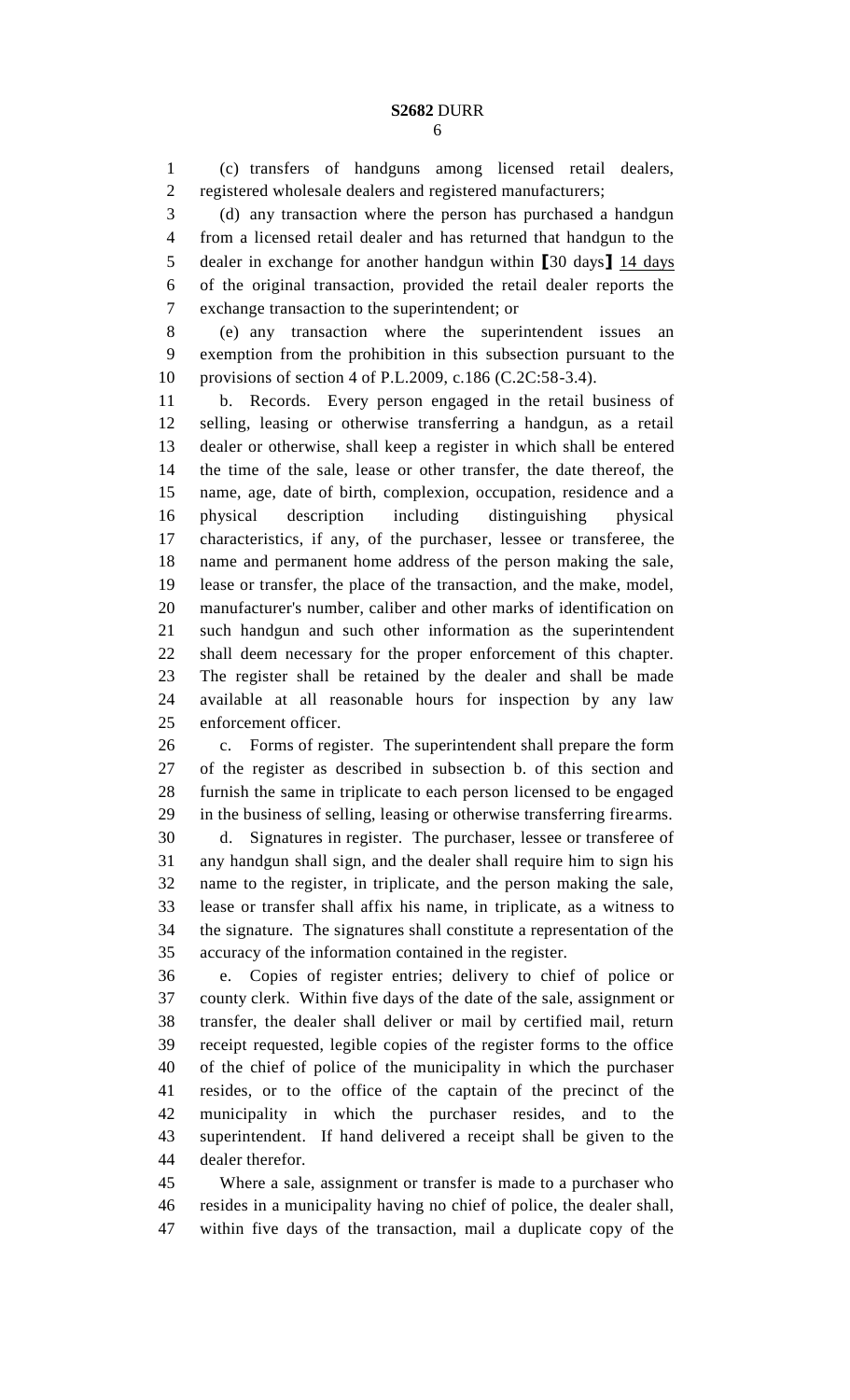register sheet to the clerk of the county within which the purchaser resides. (cf: P.L.2019, c.164, s.7) 3. N.J.S.2C:58-3 is amended to read as follows: 2C:58-3. a. Permit to purchase a handgun. (1) No person shall sell, give, transfer, assign or otherwise dispose of, nor receive, purchase, or otherwise acquire a handgun unless the purchaser, assignee, donee, receiver or holder is licensed as a dealer under this chapter or has first secured a permit to purchase a handgun as provided by this section. (2) A person who is not a licensed retail dealer and sells, gives, transfers, assigns, or otherwise disposes of, or receives, purchases or otherwise acquires a handgun pursuant to this section shall conduct the transaction through a licensed retail dealer. The provisions of this paragraph shall not apply if the transaction is: (a) between members of an immediate family as defined in subsection n. of this section; (b) between law enforcement officers; (c) between collectors of firearms or ammunition as curios or relics as defined in Title 18, U.S.C. section 921 (a) (13) who have in their possession a valid Collector of Curios and Relics License issued by the Bureau of Alcohol, Tobacco, Firearms, and Explosives; or (d) a temporary transfer pursuant to section 1 of P.L.1992, c.74 (C.2C:58-3.1) or section 1 of P.L.1997, c.375 (C.2C:58-3.2). (3) Prior to a transaction conducted pursuant to this subsection, the retail dealer shall complete a National Instant Criminal Background Check of the person acquiring the handgun. In addition: (a) the retail dealer shall submit to the Superintendent of State Police, on a form approved by the superintendent, information identifying and confirming the background check; (b) every retail dealer shall maintain a record of transactions conducted pursuant to this subsection, which shall be maintained at the address displayed on the retail dealer's license for inspection by a law enforcement officer during reasonable hours; (c) a retail dealer may charge a fee for a transaction conducted pursuant to this subsection; and (d) any record produced pursuant to this subsection shall not be considered a public record pursuant to P.L.1963, c.73 (C.47:1A- 1 et seq.) or P.L.2001, c.404 (C.47:1A-5 et al.). b. Firearms purchaser identification card. (1) No person shall sell, give, transfer, assign or otherwise dispose of nor receive, purchase or otherwise acquire an antique cannon or a rifle or shotgun, other than an antique rifle or shotgun, unless the purchaser, assignee, donee, receiver or holder is licensed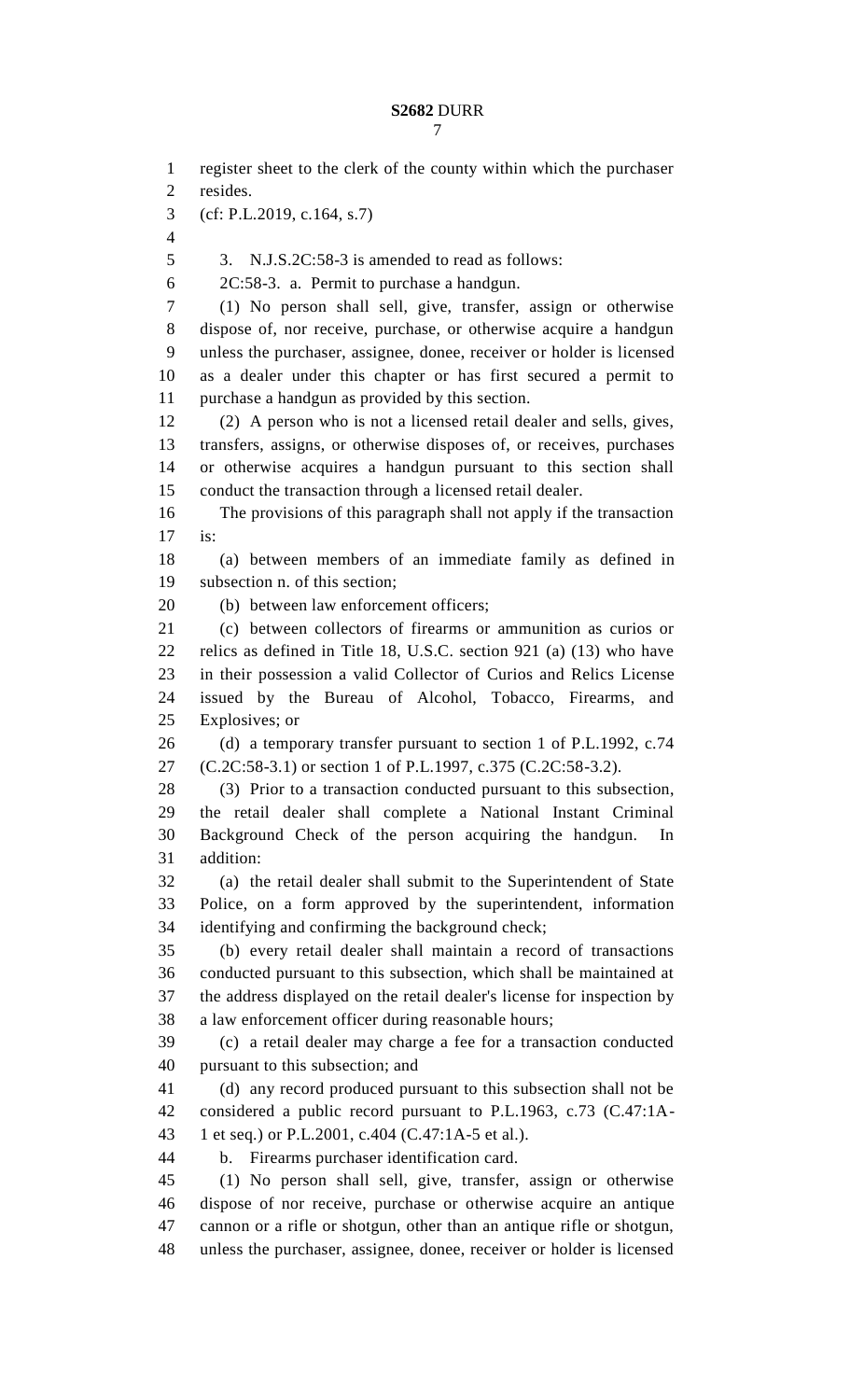as a dealer under this chapter or possesses a valid firearms purchaser identification card, and first exhibits the card to the seller, donor, transferor or assignor, and unless the purchaser, assignee, donee, receiver or holder signs a written certification, on a form prescribed by the superintendent, which shall indicate that he presently complies with the requirements of subsection c. of this section and shall contain his name, address and firearms purchaser identification card number or dealer's registration number. The certification shall be retained by the seller, as provided in paragraph (4) of subsection a. of N.J.S.2C:58-2, or, in the case of a person who is not a dealer, it may be filed with the chief of police of the municipality in which he resides or with the superintendent.

 (2) A person who is not a licensed retail dealer and sells, gives, transfers, assigns, or otherwise disposes of, or receives, purchases or otherwise acquires an antique cannon or a rifle or shotgun pursuant to this section shall conduct the transaction through a licensed retail dealer.

 The provisions of this paragraph shall not apply if the transaction is:

 (a) between members of an immediate family as defined in subsection n. of this section;

(b) between law enforcement officers;

 (c) between collectors of firearms or ammunition as curios or relics as defined in Title 18, U.S.C. section 921 (a) (13) who have in their possession a valid Collector of Curios and Relics License issued by the Bureau of Alcohol, Tobacco, Firearms, and Explosives; or

28 (d) a temporary transfer pursuant to section 1 of P.L.1992, c.74 (C.2C:58-3.1) and section 1 of P.L.1997, c.375 (C.2C:58-3.2).

 (3) Prior to a transaction conducted pursuant to this subsection, the retail dealer shall complete a National Instant Criminal Background Check of the person acquiring an antique cannon or a rifle or shotgun. In addition:

 (a) the retail dealer shall submit to the Superintendent of State Police, on a form approved by the superintendent, information identifying and confirming the background check;

 (b) every retail dealer shall maintain a record of transactions conducted pursuant to this section which shall be maintained at the address set forth on the retail dealer's license for inspection by a law enforcement officer during reasonable hours;

 (c) a retail dealer may charge a fee for a transaction conducted pursuant to this subsection; and

 (d) any record produced pursuant to this subsection shall not be considered a public record pursuant to P.L.1963, c.73 (C.47:1A-1 et seq.) or P.L.2001, c.404 (C.47:1A-5 et al.).

 c. Who may obtain. No person of good character and good repute in the community in which he lives, and who is not subject to any of the disabilities set forth in this section or other sections of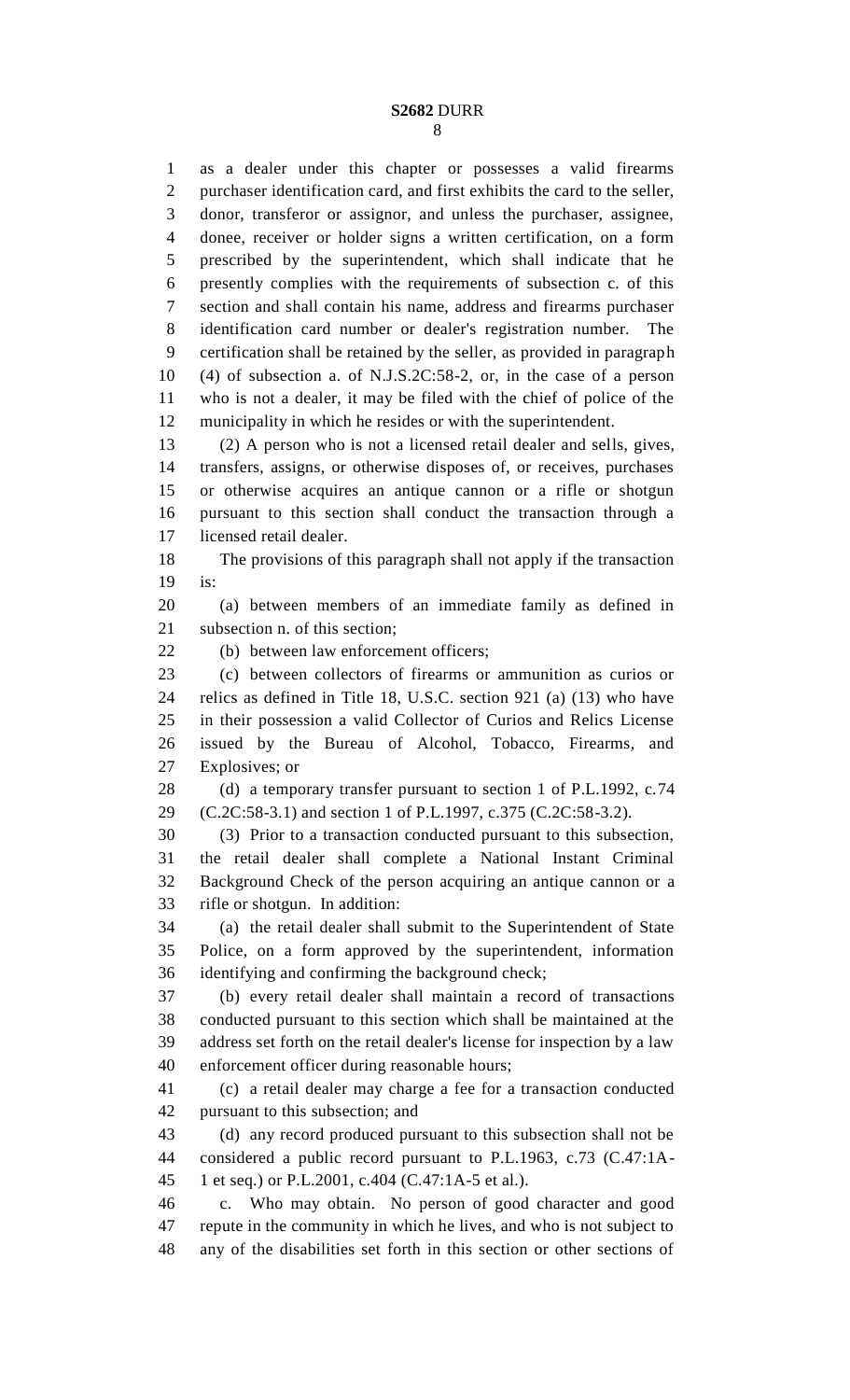this chapter, shall be denied a permit to purchase a handgun or a firearms purchaser identification card, except as hereinafter set forth. No handgun purchase permit or firearms purchaser identification card shall be issued:

 (1) To any person who has been convicted of any crime, or a disorderly persons offense involving an act of domestic violence as defined in section 3 of P.L.1991, c.261 (C.2C:25-19), whether or not armed with or possessing a weapon at the time of the offense;

 (2) To any drug-dependent person as defined in section 2 of P.L.1970, c.226 (C.24:21-2), to any person who is confined for a mental disorder to a hospital, mental institution or sanitarium, or to any person who is presently an habitual drunkard;

 (3) To any person who suffers from a physical defect or disease which would make it unsafe for him to handle firearms, to any person who has ever been confined for a mental disorder, or to any alcoholic unless any of the foregoing persons produces a certificate of a medical doctor or psychiatrist licensed in New Jersey, or other satisfactory proof, that he is no longer suffering from that particular disability in a manner that would interfere with or handicap him in the handling of firearms; to any person who knowingly falsifies any information on the application form for a handgun purchase permit or firearms purchaser identification card;

 (4) To any person under the age of 18 years for a firearms purchaser identification card and to any person under the age of 21 years for a permit to purchase a handgun;

 (5) To any person where the issuance would not be in the interest of the public health, safety or welfare;

 (6) To any person who is subject to a restraining order issued pursuant to the "Prevention of Domestic Violence Act of 1991", P.L.1991, c.261 (C.2C:25-17 et seq.) prohibiting the person from possessing any firearm;

 (7) To any person who as a juvenile was adjudicated delinquent for an offense which, if committed by an adult, would constitute a crime and the offense involved the unlawful use or possession of a weapon, explosive or destructive device or is enumerated in subsection d. of section 2 of P.L.1997, c.117 (C.2C:43-7.2);

 (8) To any person whose firearm is seized pursuant to the "Prevention of Domestic Violence Act of 1991", P.L.1991, c.261 (C.2C:25-17 et seq.) and whose firearm has not been returned; or

 (9) To any person named on the consolidated Terrorist Watchlist maintained by the Terrorist Screening Center administered by the Federal Bureau of Investigation;

 (10) To any person who is subject to a court order prohibiting the custody, control, ownership, purchase, possession, or receipt of a firearm or ammunition issued pursuant to the "Extreme Risk Protective Order Act of 2018", P.L.2018, c.35 (C.2C:58-20 et al.); or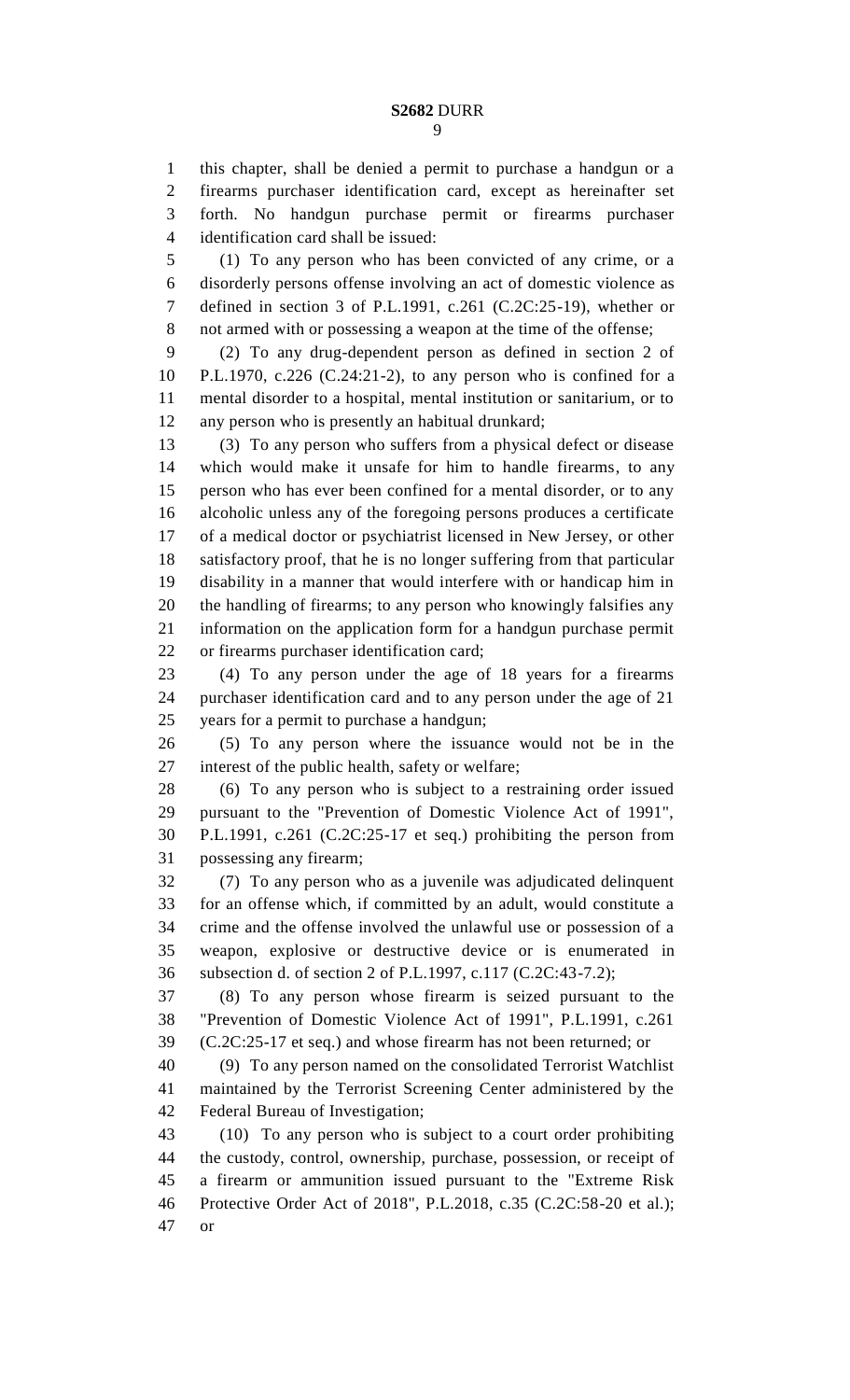(11) To any person who is subject to a court order prohibiting the custody, control, ownership, purchase, possession, or receipt of a firearm or ammunition issued pursuant to P.L.2021, c.327 (C.2C:12-14 et al.).

 d. Issuance. The chief of police of an organized full-time police department of the municipality where the applicant resides or the superintendent, in all other cases, shall upon application, issue to any person qualified under the provisions of subsection c. of this section a permit to purchase a handgun or a firearms purchaser identification card.

 Any person aggrieved by the denial of a permit or identification card may request a hearing in the Superior Court of the county in which he resides if he is a resident of New Jersey or in the Superior Court of the county in which his application was filed if he is a nonresident. The request for a hearing shall be made in writing within 30 days of the denial of the application for a permit or identification card. The applicant shall serve a copy of his request for a hearing upon the chief of police of the municipality in which he resides, if he is a resident of New Jersey, and upon the superintendent in all cases. The hearing shall be held and a record made thereof within 30 days of the receipt of the application for a hearing by the judge of the Superior Court. No formal pleading and no filing fee shall be required as a preliminary to a hearing. Appeals from the results of a hearing shall be in accordance with law.

 e. Applications. Applications for permits to purchase a handgun and for firearms purchaser identification cards shall be in the form prescribed by the superintendent and shall set forth the name, residence, place of business, age, date of birth, occupation, sex and physical description, including distinguishing physical characteristics, if any, of the applicant, and shall state whether the applicant is a citizen, whether he is an alcoholic, habitual drunkard, drug-dependent person as defined in section 2 of P.L.1970, c.226 (C.24:21-2), whether he has ever been confined or committed to a mental institution or hospital for treatment or observation of a mental or psychiatric condition on a temporary, interim or permanent basis, giving the name and location of the institution or hospital and the dates of confinement or commitment, whether he has been attended, treated or observed by any doctor or psychiatrist or at any hospital or mental institution on an inpatient or outpatient basis for any mental or psychiatric condition, giving the name and location of the doctor, psychiatrist, hospital or institution and the dates of the occurrence, whether he presently or ever has been a member of any organization which advocates or approves the commission of acts of force and violence to overthrow the Government of the United States or of this State, or which seeks to deny others their rights under the Constitution of either the United States or the State of New Jersey, whether he has ever been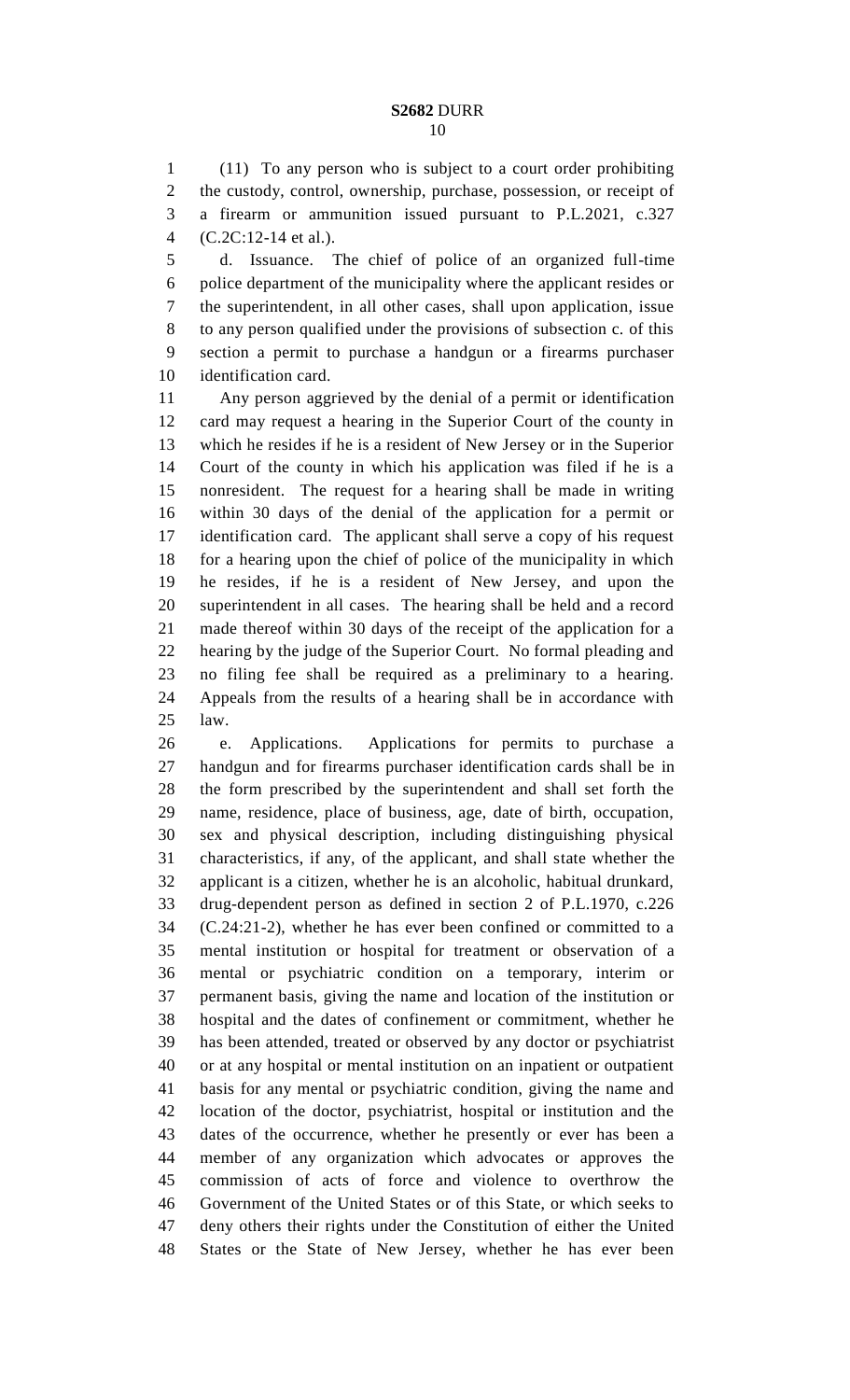convicted of a crime or disorderly persons offense, whether the person is subject to a restraining order issued pursuant to the "Prevention of Domestic Violence Act of 1991", P.L.1991, c.261 (C.2C:25-17 et seq.) prohibiting the person from possessing any firearm, whether the person is subject to a protective order issued pursuant to the "Extreme Risk Protective Order Act of 2018", P.L.2018, c.35 (C.2C:58-20 et al.), whether the person is subject to a protective order issued pursuant to P.L.2021, c.327 (C.2C:12- 14 et al.) prohibiting the person from possessing any firearm, and other information as the superintendent shall deem necessary for the proper enforcement of this chapter. For the purpose of complying with this subsection, the applicant shall waive any statutory or other right of confidentiality relating to institutional confinement. The application shall be signed by the applicant and shall contain as references the names and addresses of two reputable citizens personally acquainted with him.

 Application blanks shall be obtainable from the superintendent, from any other officer authorized to grant a permit or identification card, and from licensed retail dealers.

 The chief police officer or the superintendent shall obtain the fingerprints of the applicant and shall have them compared with any and all records of fingerprints in the municipality and county in which the applicant resides and also the records of the State Bureau of Identification and the Federal Bureau of Investigation, provided that an applicant for a handgun purchase permit who possesses a valid firearms purchaser identification card, or who has previously obtained a handgun purchase permit from the same licensing authority for which he was previously fingerprinted, and who provides other reasonably satisfactory proof of his identity, need not be fingerprinted again; however, the chief police officer or the superintendent shall proceed to investigate the application to determine whether or not the applicant has become subject to any of the disabilities set forth in this chapter.

 f. Granting of permit or identification card; fee; term; renewal; revocation. The application for the permit to purchase a handgun together with a fee of \$2, or the application for the firearms purchaser identification card together with a fee of \$5, shall be delivered or forwarded to the licensing authority who shall investigate the same and, unless good cause for the denial thereof appears, shall grant the permit or the identification card, or both, if application has been made therefor, within 30 days from the date of receipt of the application for residents of this State and within 45 days for nonresident applicants. A permit to purchase a handgun shall be valid for a period of 90 days from the date of issuance and may be renewed by the issuing authority for good cause for an additional 90 days. A firearms purchaser identification card shall be valid until such time as the holder becomes subject to any of the disabilities set forth in subsection c. of this section, whereupon the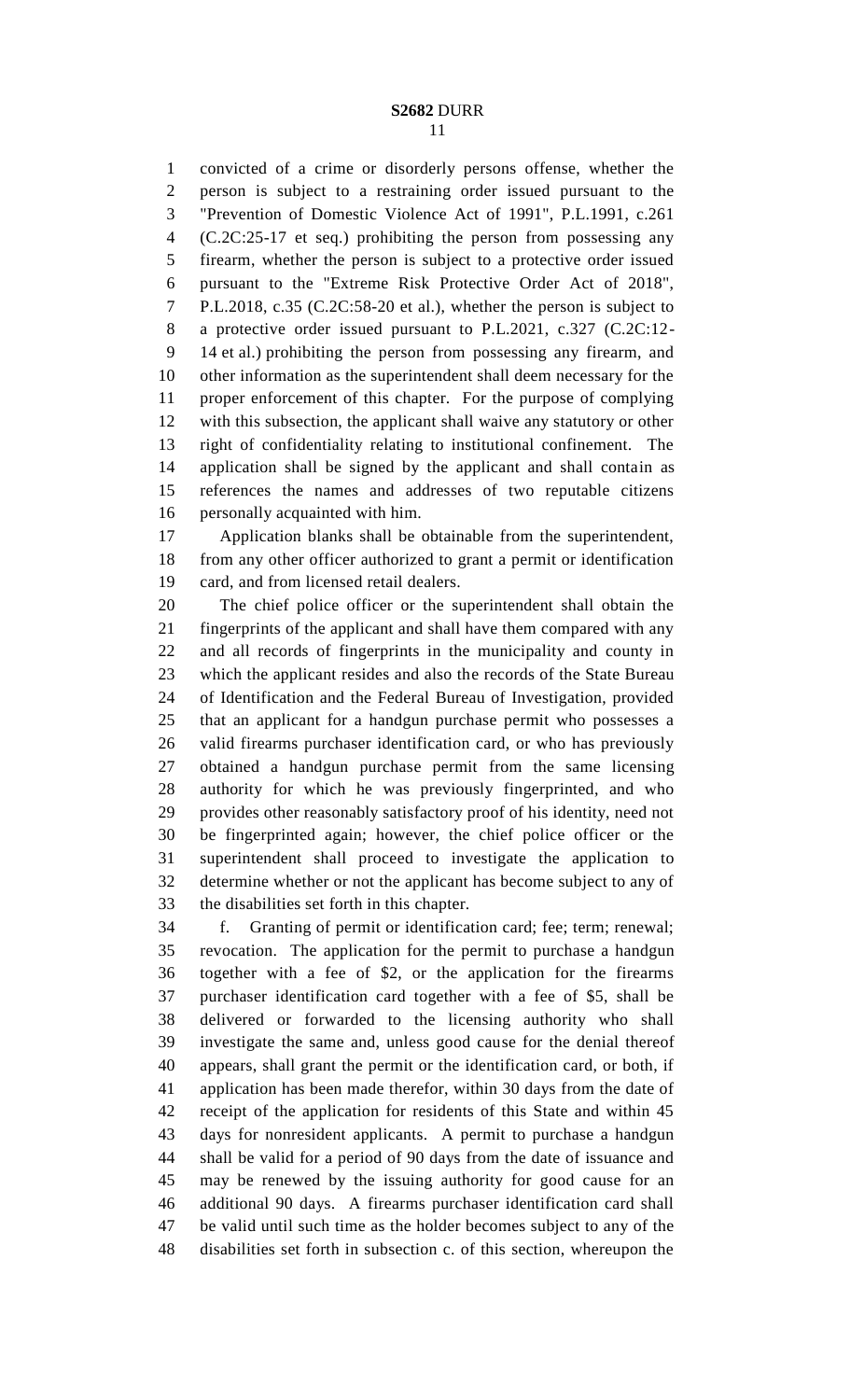card shall be void and shall be returned within five days by the holder to the superintendent, who shall then advise the licensing authority. Failure of the holder to return the firearms purchaser identification card to the superintendent within the five days shall be an offense under subsection a. of N.J.S.2C:39-10. Any firearms purchaser identification card may be revoked by the Superior Court of the county wherein the card was issued, after hearing upon notice, upon a finding that the holder thereof no longer qualifies for the issuance of the permit. The county prosecutor of any county, the chief police officer of any municipality or any citizen may apply to the court at any time for the revocation of the card.

 There shall be no conditions or requirements added to the form or content of the application, or required by the licensing authority for the issuance of a permit or identification card, other than those that are specifically set forth in this chapter.

 g. Disposition of fees. All fees for permits shall be paid to the State Treasury if the permit is issued by the superintendent, to the municipality if issued by the chief of police, and to the county treasurer if issued by the judge of the Superior Court.

 h. Form of permit; quadruplicate; disposition of copies. The permit shall be in the form prescribed by the superintendent and shall be issued to the applicant in quadruplicate. Prior to the time he receives the handgun from the seller, the applicant shall deliver to the seller the permit in quadruplicate and the seller shall complete all of the information required on the form. Within five days of the date of the sale, the seller shall forward the original copy to the superintendent and the second copy to the chief of police of the municipality in which the purchaser resides, except that in a municipality having no chief of police, the copy shall be forwarded to the superintendent. The third copy shall then be returned to the purchaser with the pistol or revolver and the fourth copy shall be kept by the seller as a permanent record.

 i. Restriction on number of firearms person may purchase. Only one handgun shall be purchased or delivered on each permit and no more than one handgun shall be purchased within any **[**30- day**]** 14-day period, but this limitation shall not apply to:

 (1) a federal, State, or local law enforcement officer or agency purchasing handguns for use by officers in the actual performance of their law enforcement duties;

 (2) a collector of handguns as curios or relics as defined in Title 18, United States Code, section 921 (a) (13) who has in his possession a valid Collector of Curios and Relics License issued by the federal Bureau of Alcohol, Tobacco, Firearms and Explosives;

 (3) transfers of handguns among licensed retail dealers, registered wholesale dealers and registered manufacturers;

 (4) transfers of handguns from any person to a licensed retail dealer or a registered wholesale dealer or registered manufacturer;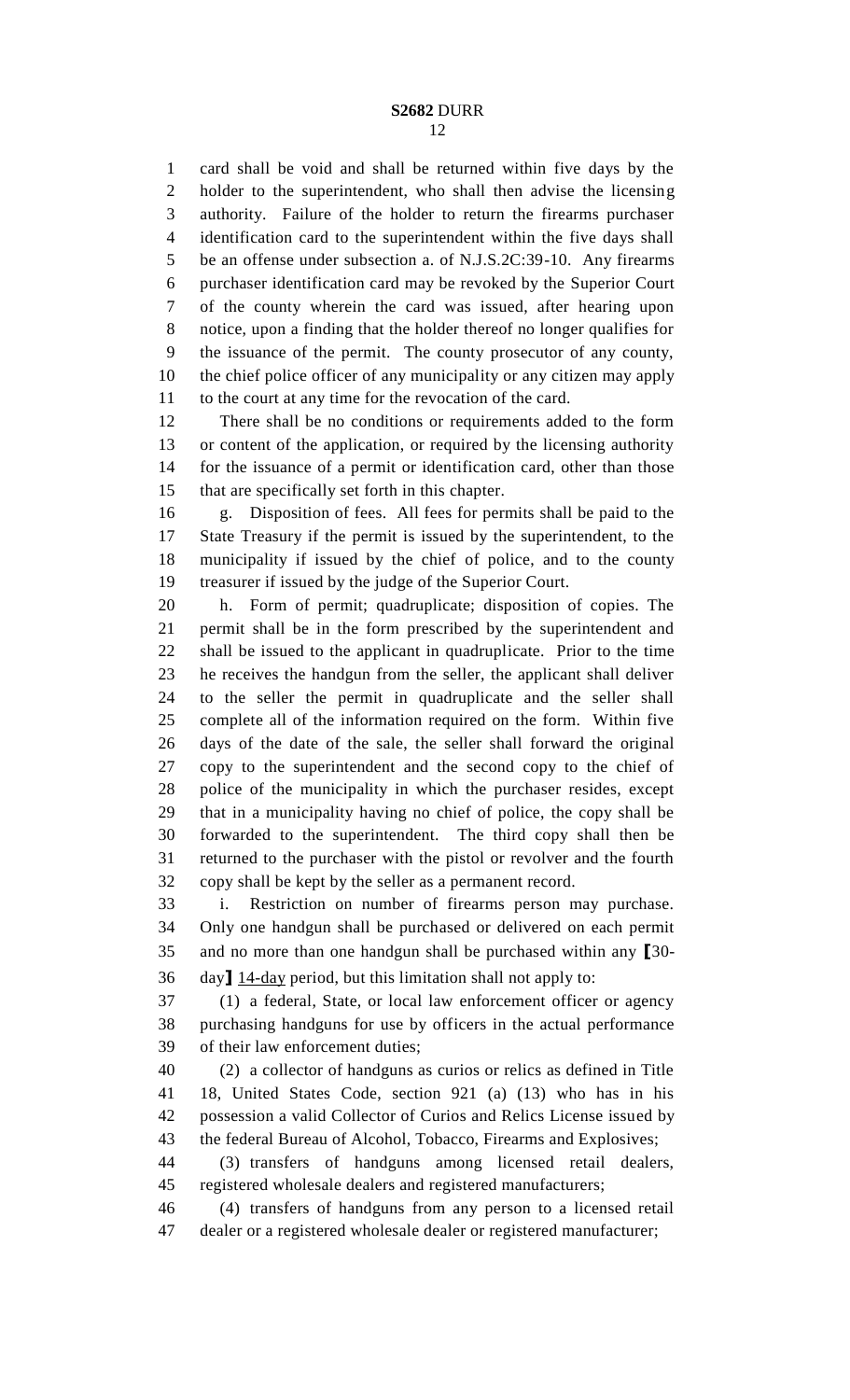(5) any transaction where the person has purchased a handgun from a licensed retail dealer and has returned that handgun to the dealer in exchange for another handgun within **[**30 days**]** 14 days of the original transaction, provided the retail dealer reports the exchange transaction to the superintendent; or

 (6) any transaction where the superintendent issues an exemption from the prohibition in this subsection pursuant to the provisions of section 4 of P.L.2009, c.186 (C.2C:58-3.4).

 The provisions of this subsection shall not be construed to afford or authorize any other exemption from the regulatory provisions governing firearms set forth in chapter 39 and chapter 58 of Title 12 2C of the New Jersey Statutes;

 A person shall not be restricted as to the number of rifles or shotguns he may purchase, provided he possesses a valid firearms purchaser identification card and provided further that he signs the certification required in subsection b. of this section for each transaction.

18 j. Firearms passing to heirs or legatees. Notwithstanding any other provision of this section concerning the transfer, receipt or acquisition of a firearm, a permit to purchase or a firearms purchaser identification card shall not be required for the passing of a firearm upon the death of an owner thereof to his heir or legatee, whether the same be by testamentary bequest or by the laws of intestacy. The person who shall so receive, or acquire the firearm shall, however, be subject to all other provisions of this chapter. If the heir or legatee of the firearm does not qualify to possess or carry it, he may retain ownership of the firearm for the purpose of sale for a period not exceeding 180 days, or for a further limited period as may be approved by the chief law enforcement officer of the municipality in which the heir or legatee resides or the superintendent, provided that the firearm is in the custody of the chief law enforcement officer of the municipality or the superintendent during that period.

 k. Sawed-off shotguns. Nothing in this section shall be construed to authorize the purchase or possession of any sawed-off shotgun.

 l. Nothing in this section and in N.J.S.2C:58-2 shall apply to the sale or purchase of a visual distress signalling device approved by the United States Coast Guard, solely for possession on a private or commercial aircraft or any boat; provided, however, that no person under the age of 18 years shall purchase nor shall any person sell to a person under the age of 18 years a visual distress signalling device.

 m. The provisions of subsections a. and b. of this section and paragraphs (4) and (5) of subsection a. of N.J.S.2C:58-2 shall not apply to the purchase of firearms by a law enforcement agency for use by law enforcement officers in the actual performance of the current or former judge's duties, which purchase may be made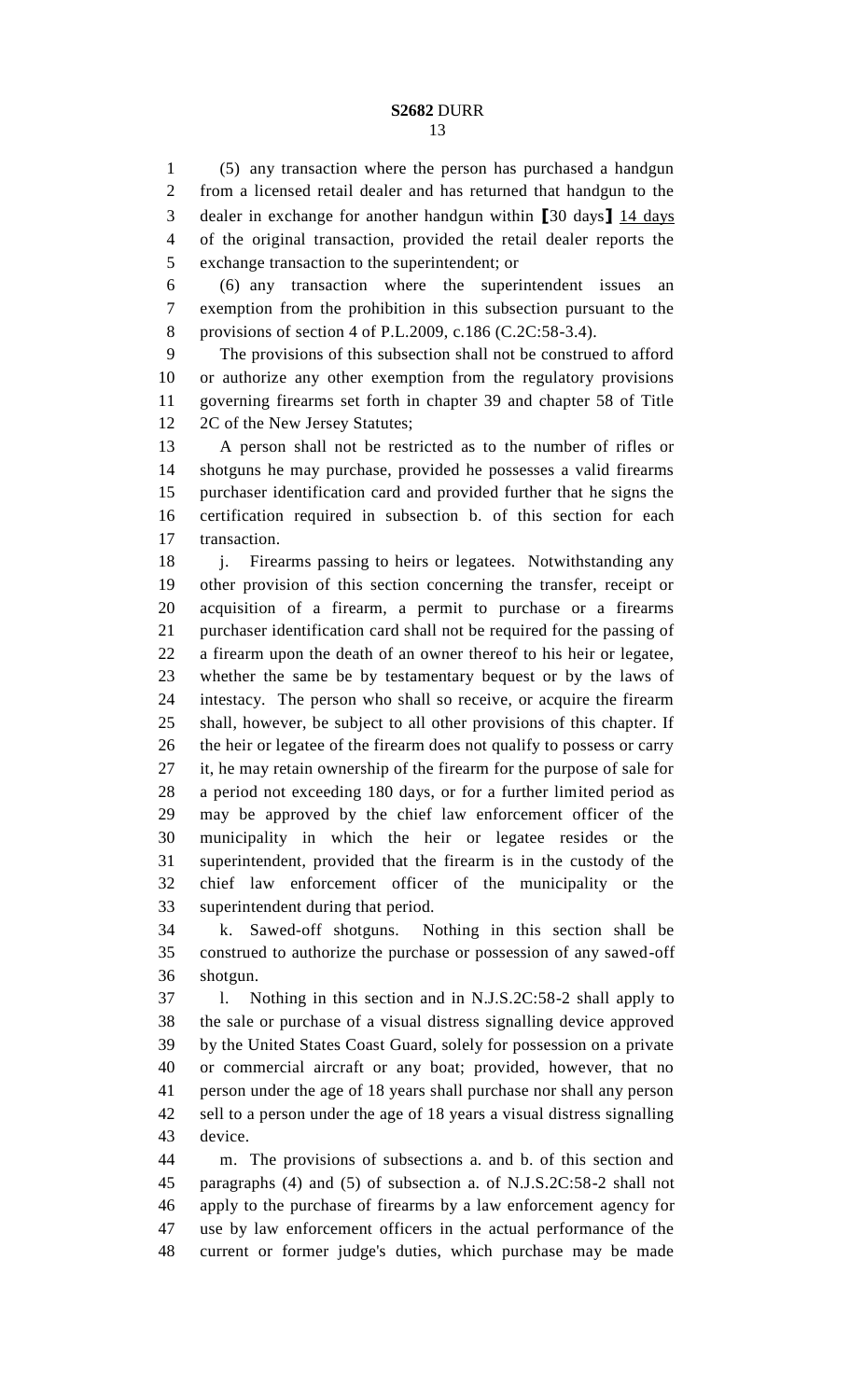directly from a manufacturer or from a licensed dealer located in this State or any other state. n. For the purposes of this section, "immediate family" means a spouse, domestic partner as defined in section 3 of P.L.2003, c.246 (C.26:8A-3), partner in a civil union couple as defined in section 2 of P.L.2006, c.103 (C.37:1-29), parent, stepparent, grandparent, sibling, stepsibling, child, stepchild, and grandchild, as related by blood or by law. (cf: P.L.2021, c.327, s.6) 4. Section 4 of P.L.2009, c.186 (C.2C:58-3.4) is amended to read as follows: 4. a. The superintendent may grant an exemption from the restriction on the purchase of handguns set forth in subsection i. of N.J.S.2C:58-3 if the applicant demonstrates to the satisfaction of the superintendent that the applicant's request meets one of the following conditions: (1) The application is to purchase multiple handguns from a person who obtained the handguns through inheritance or intestacy; (2) The applicant is a collector of handguns and has a need to purchase or otherwise receive multiple handguns in the same transaction or within a **[**30-day**]** 14-day period in furtherance of the applicant's collecting activities. As used in this paragraph, "need" shall include, but not be limited to, situations where there is a reasonable likelihood that the additional handguns sought to be purchased would not be readily available after the **[**30-day**]** 14-day period, that it would not be feasible or practical to purchase the handguns separately, or that prohibiting the purchase of more than one handgun within a **[**30-day**]** 14-day period would have a materially adverse impact on the applicant's ability to enhance his collection. As used in this paragraph, "collector" shall include any person who devotes time and attention to acquiring firearms for the enhancement of the person's collection: as curios; for inheritance; for historical, investment, training and competitive, recreational, educational, scientific, or defensive purposes; or any or other lawful related purpose. If an applicant is a member of an organized gun club; firearms competitors organization; firearms collectors organization; or any other organization dedicated to the acquisition, preservation, or use of firearms for historical, investment, training and competitive, recreational, educational, scientific, or defensive purposes, or any other lawful related purpose, such membership shall be considered in determining whether the applicant qualifies as a collector; or

 (3) The applicant participates in sanctioned handgun shooting competitions and needs to purchase or otherwise receive multiple handguns in a single transaction or within a **[**30-day**]** 14-day period, and the need is related to the applicant's competitive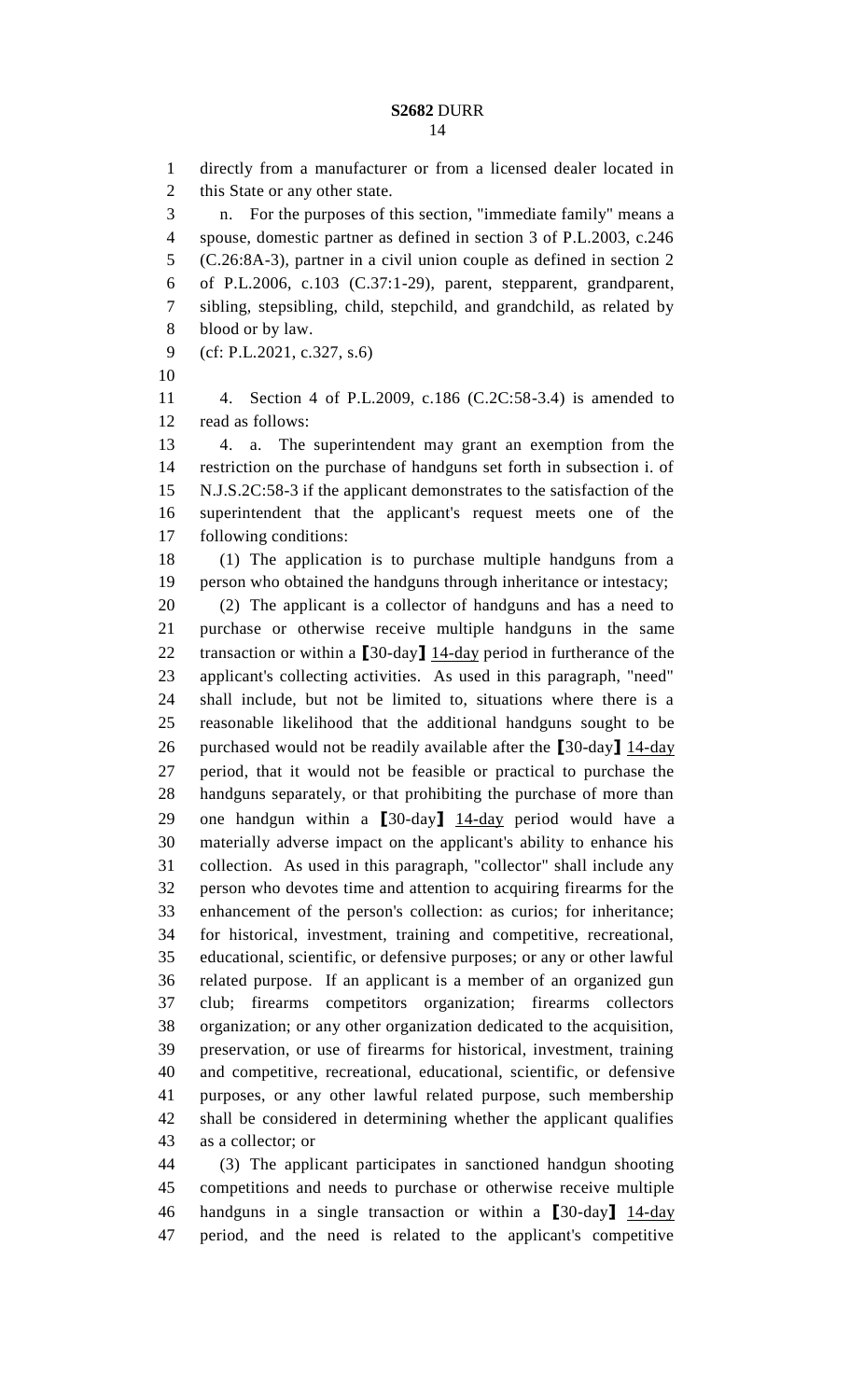shooting activities, including use in or training for sanctioned competitions.

 b. The applicant shall certify, on a form prescribed by the superintendent, the specific exemption sought and the particular handguns to be purchased. This form shall be submitted to the superintendent at the same time as the permit to purchase a handgun, along with any pertinent documentation supporting the need for an exemption. If the information concerning the particular handguns to be purchased is not available when the form is submitted, that information shall be provided to the superintendent as soon as practicable thereafter. The superintendent shall consider the veracity, accuracy, and completeness of the information provided in determining whether the applicant meets the requirements for an exemption pursuant to this section. In considering whether an applicant qualifies as a collector under paragraph (2) of subsection a. of this section, the superintendent shall not consider the number of guns in the applicant's collection. In considering an exemption sought under paragraph (2) of subsection a. of this section, the superintendent shall not consider the merit or validity of the applicant's collecting activities.

 The superintendent shall not grant an exemption if he finds a reasonable likelihood that the public safety would be endangered by granting the exemption, including but not limited to instances where the applicant may be purchasing a handgun to give, sell or distribute to a person who would not qualify to purchase or otherwise acquire a handgun under the provisions of this chapter.

 The exemptions set forth in this section shall not be construed and are not intended to authorize multiple handgun purchases where the sole justification set forth by the applicant is that the seller offers a discount for the purchase of more than one handgun.

 c. Any person aggrieved by the denial of a request for an exemption pursuant to this paragraph may request a hearing in the Superior Court. The request for a hearing shall be made within 30 days of the denial of the application for an exemption. The applicant shall serve a copy of his request for a hearing upon the superintendent. The hearing shall be held and a record made thereof within 30 days of the receipt for the application for such a hearing by the judge of the Superior Court. The judge shall grant the request for the exemption if the judge finds that the denial of the applicant's request was an abuse of discretion, arbitrary or capricious, or a misapplication of the requirements for an exemption as a matter of law.

 d. Notwithstanding the provisions of the "Administrative Procedure Act," P.L.1968, c.410 (C.52:14B-1 et seq.), the superintendent may adopt, immediately upon filing with the Office of Administrative Law, such temporary regulations as the superintendent deems necessary to implement the provisions of P.L.2009, c.186 (C.2C:58-3.4 et al.). The regulations so adopted